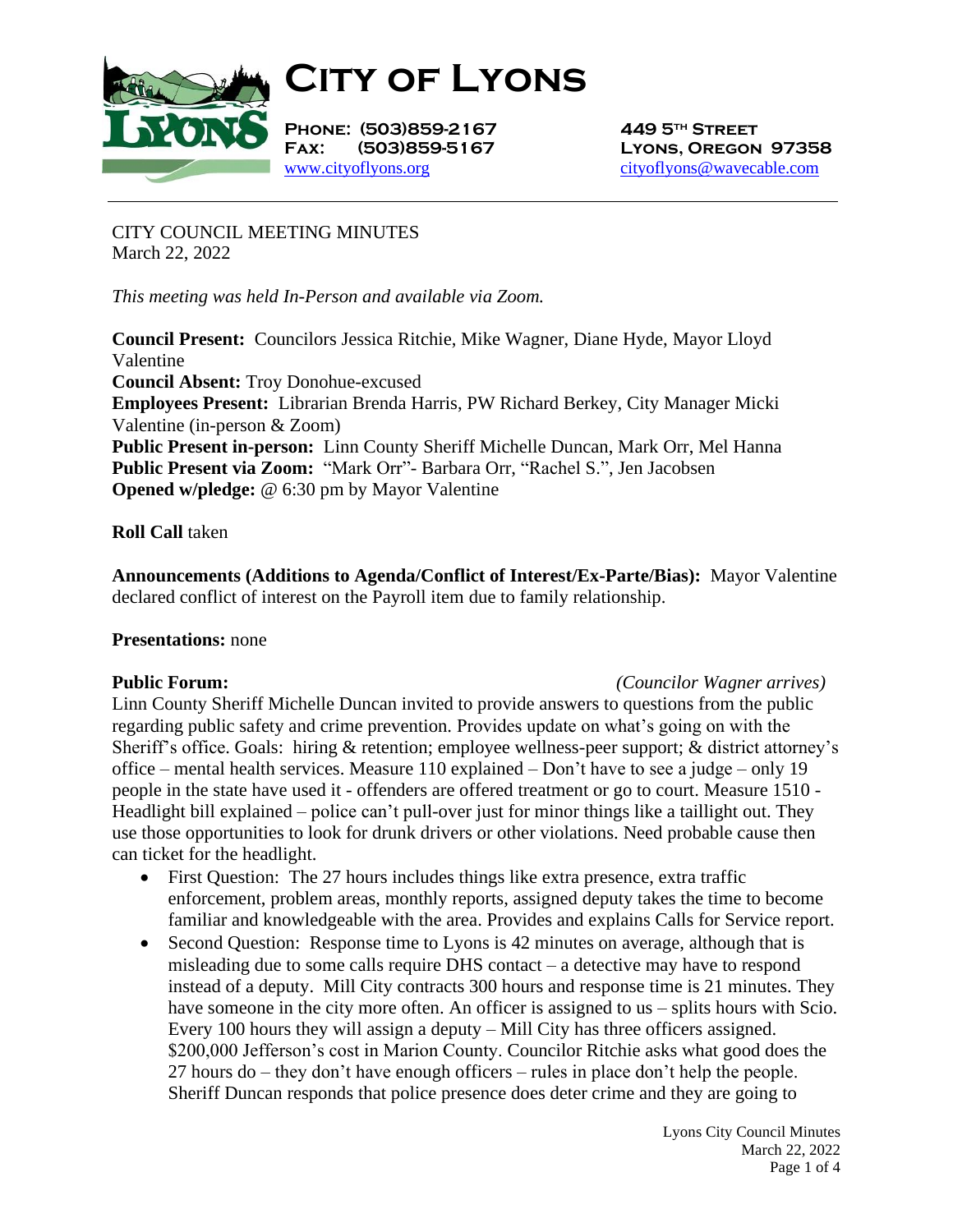continue to do what they can to help people. Arresting drug users and taking them to jail does deter other crimes such as theft while they are going through the process and gives them opportunity to recovery services.

- Third Question: Jail overrides have been reduced due to covid but are increasing. She explained the jail situation and separation of the jail population. With covid restrictions loosening they are starting to hold more criminals. Jail holds 231 – today's capacity is limited to 151 *(due to covid restrictions).* Currently only high-level offenders are in the jail. Getting back to normal. They have to get back to normal staffing levels, as well. The Sheriff's duties are determined by Oregon state statute. The jail is included in the Sheriff's budget. Public attendee - Mark Orr requests that council increase the hours.
- Fourth Question: What can we do Sheriff Duncan says to call in crime. They can't help if they don't know about it. Look out for each other, get to know your neighbors, and if something doesn't look right call it in.
- Councilor Wagner asks about experience to be the sheriff and it would be difficult for a patrol deputy to do that job. Her 14 years of supervision experience coming through the ranks have prepared her to be the sheriff. They are working on multiple ways of educating the public.
- Councilor Wagner asks if we wanted to buy more hours do they have it? Sheriff Duncan responds that depends on what that looks like and what the other contracts look like. They probably could if it were a handful of hours but if you're talking about going up to 72 hours that would currently be a hard task to accomplish but in a year they may be able to make that happen but doesn't want to promise in case they are not able to fulfill it.

**Sheriff's Report:** Report is provided – not reviewed.

**Public Comment:** Mark Orr speaks about a letter received in response to his concerns about safety issues and private matters. The three-minute mark was reached – he asked for another minute – Mayor Valentine allowed him another one minute to finish. Time was called again and he attempt to continue – Mayor Valentine told him his time was up.

**Consent Agenda:** Council Meeting Minutes February 22, 2022 and Bills Paid February 23, 2022 – March 22, 2022. *Councilor Hyde motioned to approve – Councilor Ritchie second – all in favor – none opposed – approved.* 

**Public Hearings:** Mayor Valentine opened *(7:30pm)* the public hearing for Supplemental Budget adoption. Explanation for Resolution 570-2022 is to move and appropriate American Rescue Plan (ARP) funds from Reserved for Future Use, in the amount of \$131,473, to an expenditure line item to pay for upcoming ARP projects. Councilor Wagner shared comments he received concerning using the money to reduce property taxes and explained that it was not an allowed use of the funds. Also, that we are using it for one-time expenditures that we would likely not get done otherwise. Councilor Hyde also said there was a comment at the Neighborhood Watch meeting that we should increase police coverage. In response, the funds are a one-time funding opportunity. Mayor Valentine asks for comments or questions. Comment from Councilor Wagner clarifying the amount. The public was given opportunity to ask questions however no public members present had comments or questions. *Wagner motioned to adopt – Hyde second – all in favor – none opposed – approved.* Mayor Valentine closes the hearing at this time. *(7:35 pm)*

*(Sheriff Duncan leaves the meeting.)*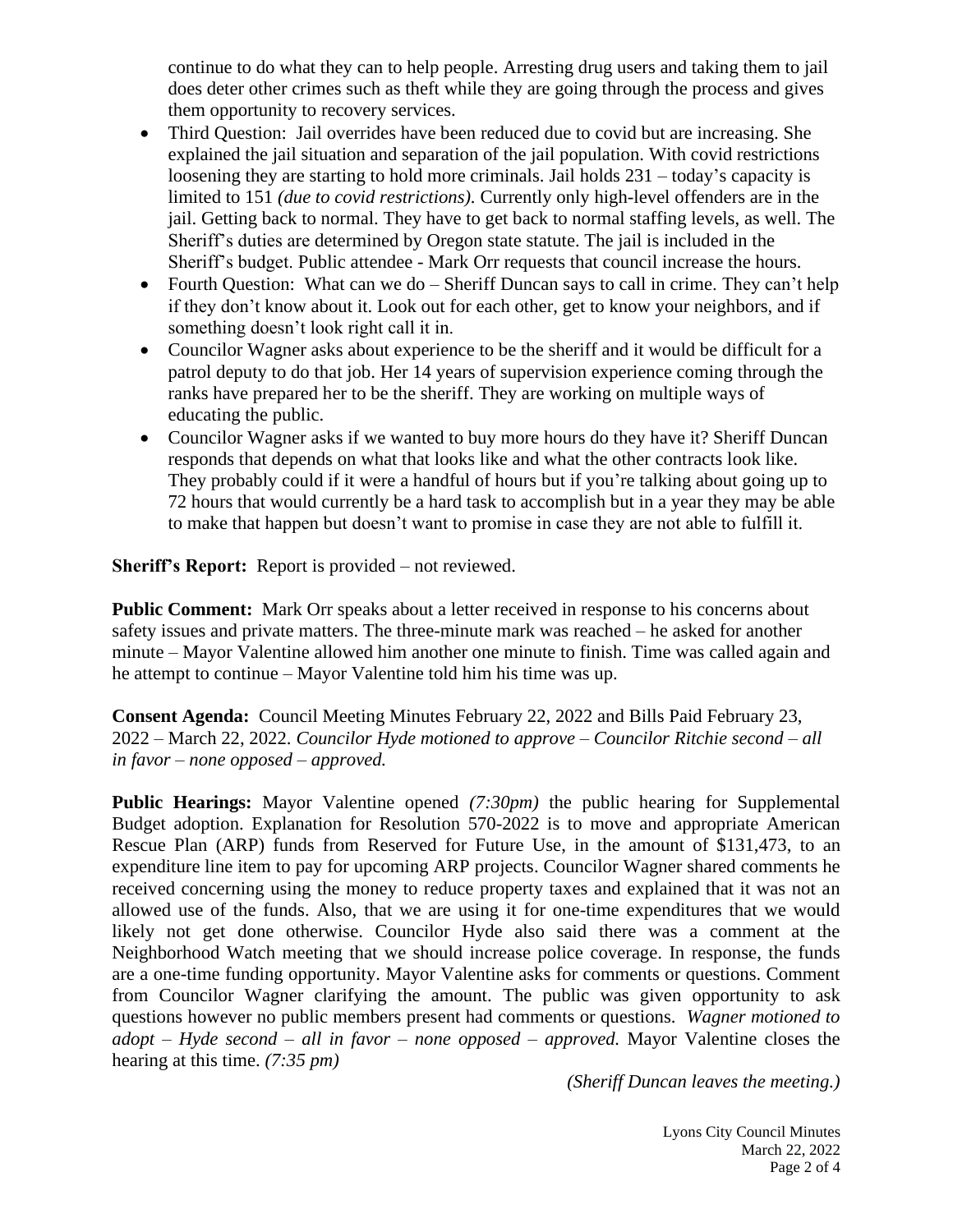# **Unfinished Business:**

- Freres Park Update CXT has notified us that the cost for the vault toilet may be increased soon. Confirmed with the State that there is a contract available for it. Will be applying for Linn County Environmental Health approval. Still waiting for information from the architect. Fish will be delivered on the  $31<sup>st</sup>$  of the month. Councilor Wagner recommends give a PO to lock-in the quote for the toilet. Waiting for response from Dave and the architect. Council would prefer to go with most indestructible & durable materials-concrete-metal roof for the shelter and picnic tables. Style to match toilet.
- Ouotes received from SCTC and Security Alarm for new camera system. Will obtain one more quote for the library. Will obtain quotes for city hall. Councilor Wagner notes that it is likely better to use a local company for quicker service when needed. Suggested to use ARP funds to cover the cost.
- Salem Seal Coating project notice received that price is likely to be higher due to rising cost of fuel and materials.
- Budget Talks Streetlights tabled. Payroll items were reviewed. Request for pay raise in the amount of 6% to be effective July  $1<sup>st</sup>$  for non-minimum wage employees. Employees whose wage is based on minimum wage will receive a raise based on the Oregon Minimum Wage rate effective July  $1<sup>st</sup>$ . The February 2022 rate of inflation is 7.9%. *Councilor Ritchie motioned to approve the 6% pay raise and 2% annual increase – Councilor Wagner seconded – motion carried with all in favor – carried – approved.*  Mayor Pro Tem Ritchie noted, for the record, that Mayor Valentine abstained from all discussion and abstained from the vote.
- Resolution 569-2022 A Resolution Amending the Employee Handbook and Rescinding Prior Versions was reviewed. Council has had opportunity to review. The employees present have had an opportunity to review. *Councilor Hyde motioned to adopt Resolution 569-2022 Amending the Employee Handbook and Rescinding Prior Versions – Councilor Ritchie seconded – all in favor – none opposed – carried – approved.*
- Update on the Safe Routes to School (SRTS) Planning grant progress. The draft report has been prepared with several projects identified. Projects were prioritized that would complete the sidewalk from Main Street to the school. Pre-application has been submitted for the SRTS Construction grant.

# **New Business:**

• None

# **Correspondence:**

- PacifiCorp is filing for rate increases, which could be as much as 14.3% overall.
- Local Government Law Group has notified us of rate increases effective July 1<sup>st</sup>.
- Oregon Government Ethics Annual Statement Reminder council was reminded to complete the annual report.

**Librarian Report**: Librarian Harris provided her monthly report. Received books for distribution to children. CCRLS distribution for next year. She has applied for the Youth Benefit Golf Tournament grant and was notified that the library will receive the grant. She will attend the award ceremony in April to accept it.

**City Manager Report:** CM Valentine gives report. Will be meeting with CIS on March 28<sup>th</sup> for best practices survey. Safety inspections and meeting will be done in the coming month. LGIP interest rate increased from  $0.45\%$  to  $0.55\%$ . Haven't received any scholarship applications yet –